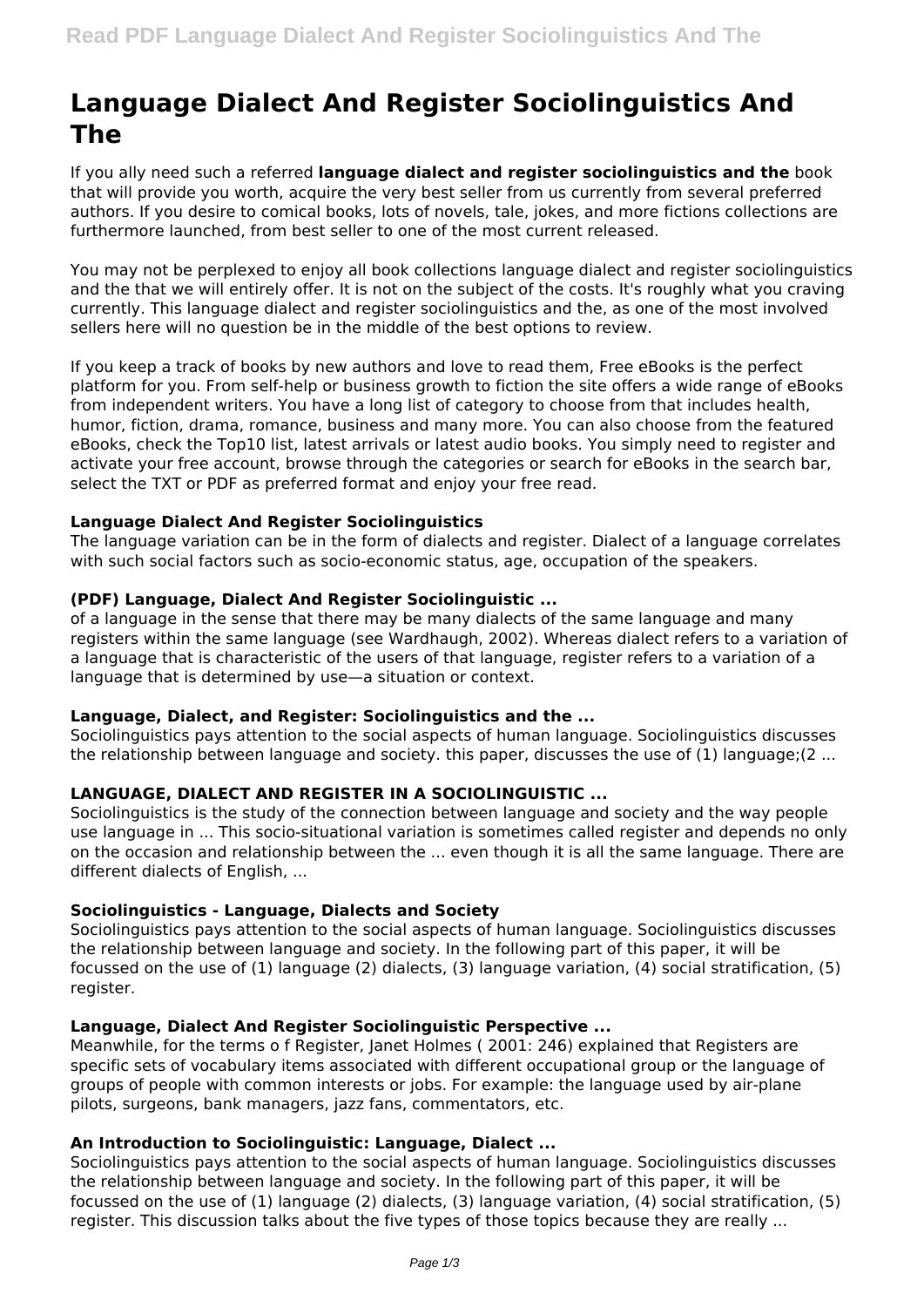# **Language, Dialect And Register Sociolinguistic Perspective ...**

In sociolinguistics, a register is a variety of language used for a particular purpose or in a particular communicative situation. For example, when speaking officially or in a public setting, an English speaker may be more likely to follow prescriptive norms for formal usage than in a casual setting: for example by pronouncing words ending in -ing with a velar nasal instead of an alveolar ...

#### **Register (sociolinguistics) - Wikipedia**

Introduction: Dialect, style and register are both ways of labeling varieties of language, although they function differently, they do, most of the time, appear similar because the same person may use different linguistic items to express more or less the same meaning on different occasion and the concept of dialect cannot extend to include ...

## **Style and register in sociolinguistics**

language dialect and register sociolinguistics and the is available in our digital library an online access to it is set as public so you can download it instantly. Our book servers hosts in multiple locations, allowing you to get the most less latency time to download any of our books like this one. Kindly say, the language dialect and ...

## **Language Dialect And Register Sociolinguistics And The**

In sociolinguistics, a variety, also called an isolect or lect, is a specific form of a language or language cluster.This may include languages, dialects, registers, styles, or other forms of language, as well as a standard variety. The use of the word "variety" to refer to the different forms avoids the use of the term language, which many people associate only with the standard language, and ...

## **Register (sociolinguistics) - WikiMili, The Best Wikipedia ...**

In sociolinguistics, language variety—also called lect—is a general term for any distinctive form of a language or linguistic expression. Linguists commonly use language variety (or simply variety) as a cover term for any of the overlapping subcategories of a language, including dialect, register, jargon, and idiolect.

# **Definition and Examples of Language Varieties**

Put all of these elements together - dialect, register, and style - and you have many diverse versions of a language. Sociolinguistics aims to pinpoint the ways a person learning a second language ...

# **Sociolinguistic Concepts & Second Language Acquisition ...**

Linguists commonly use language variety, as a cover term for any of the overlapping subcategories of a language, including dialect, idiolect, register, and social dialect. Dialect refers to a variety of a language that can signal the speaker's regional or social background, dialects are subdivisions of language, the term of dialect refers to grammar and vocabulary (or lexis).

# **LANGUAGE, DIALECT, AND VARIETIES | M. Ahlan firdaus**

A dialect, on the other hand, is a particular form of a language which is unique to a specific region or social group. A language can have various dialects. However, the standard way to identify the difference between language and dialect in sociolinguistics is mutual intelligibility.

# **Difference Between Language and Dialect in Sociolinguistics**

One way that sociolinguists study language is through dated written records. They examine both hand-written and printed documents to identify how language and society have interacted in the past. This is often referred to as historical sociolinguistics: the study of the relationship between changes in society and changes in language over time.

# **Sociolinguistics - Language, Dialects and Society ...**

Sociolinguistics is the study of the relationship between language and society, of language variation, and of attitudes about language, the variation may occur at all levels of the grammar. Languages vary from one place to another, from one social group to another, and from one situation to another, and these are the main topics of this chapter.

#### **SOCIOLINGUISTICS : DIALECT AND VARIETIES**

Dialect is a special form of speaking belonging to a group. Register is a linguistic term used to